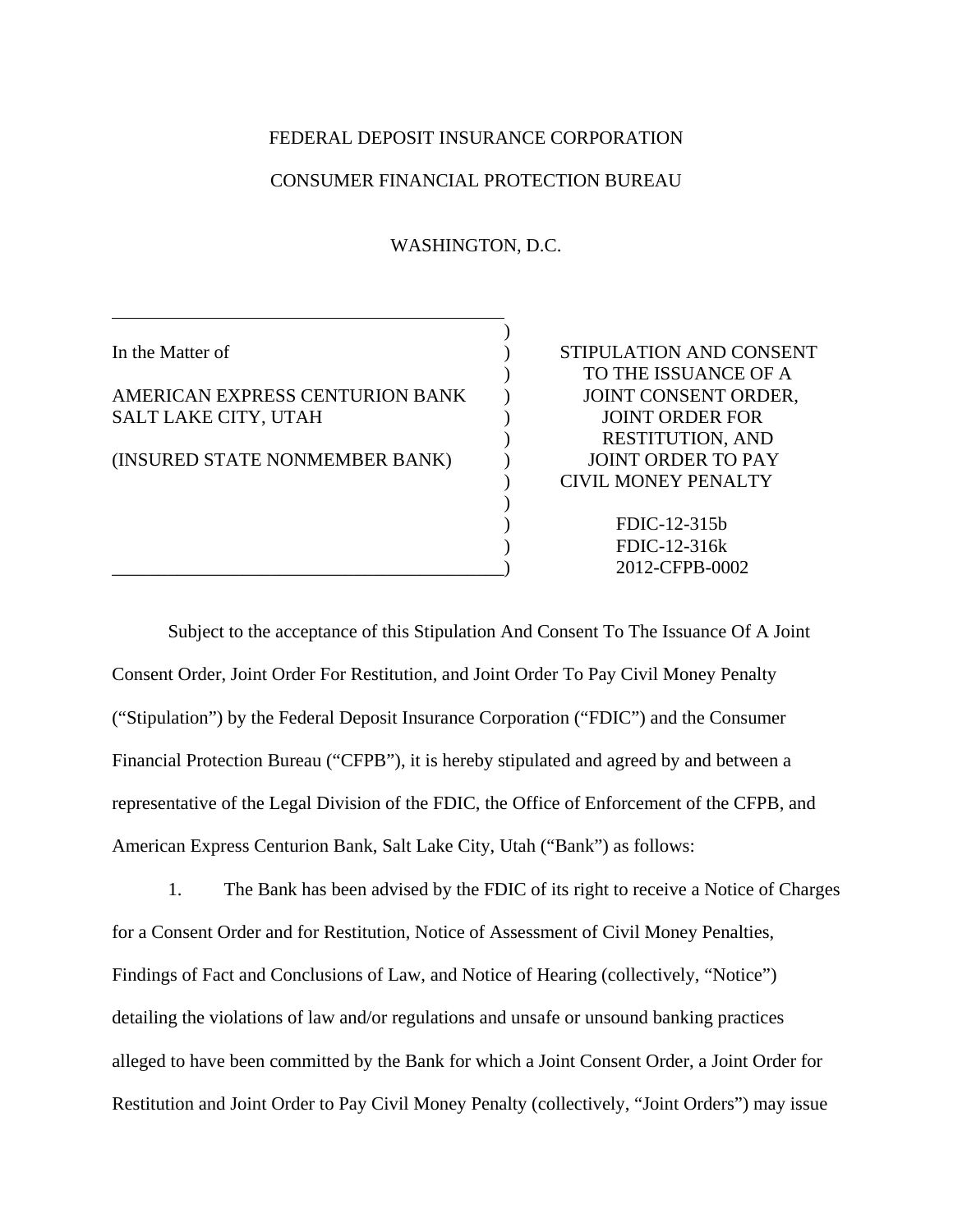against the Bank pursuant to sections 8(b) and 8(i)(2) of the Federal Deposit Insurance Act ("FDI Act"), 12 U.S.C. §§ 1818(b) and 1818(i)(2).

2. The Bank has been further advised by the FDIC of its right to a hearing on the charges under section 8(b) and 8(i)(2) of the FDI Act, 12 U.S.C. §§ 1818 (b) and 1818 (i)(2), and the FDIC'S Rules of Practice and Procedure, 12 C.F.R. Part 308.

3. The Bank admits that it is an "insured depository institution" and an insured "State nonmember bank" as those terms are defined in sections  $3(c)(2)$  and  $3(e)(2)$  of the FDI Act, 12 U.S.C. §§ 1813(c)(2) and 1813(e)(2).

4. The Bank admits that it is a "covered person" as that term is defined in section 1002(6)(A) of the Consumer Financial Protection Act ("CFP Act"),

12 U.S.C. § 5481(6)(A).

5. The Bank admits that the FDIC has jurisdiction over the Bank pursuant to section 3(q)(3) of the Act, 12 U.S.C. § 1813(q)(3), and that the CFPB has jurisdiction over the Bank pursuant to section 1002(6), 1025 and 1053(b) of the CFP Act, 12 U.S.C §§ 5481(6), 5515 and 5563(b).

6. The FDIC and the CFPB have reason to believe, as to matters within their respective jurisdiction, that the Bank has engaged in unsafe or unsound banking practices and in violation of various federal consumer financial laws and regulations, including Section 5 of the Federal Trade Commission Act, 15 U.S.C. § 45(a)(1); sections 1031 and 1036 of the CFP Act, 12 U.S.C. §§ 5531 and 5536; the Truth in Lending Act, as amended by the Credit CARD Act of 2009, 15 U.S.C. §§ 1601 et seq., and section 1026.52(b)(1) of Regulation Z, 12 C.F.R. § 1026.52(b)(1); the Fair Credit Reporting Act, 15 U.S.C. §§ 1681 et seq., 12 C.F.R. Part 1022;

2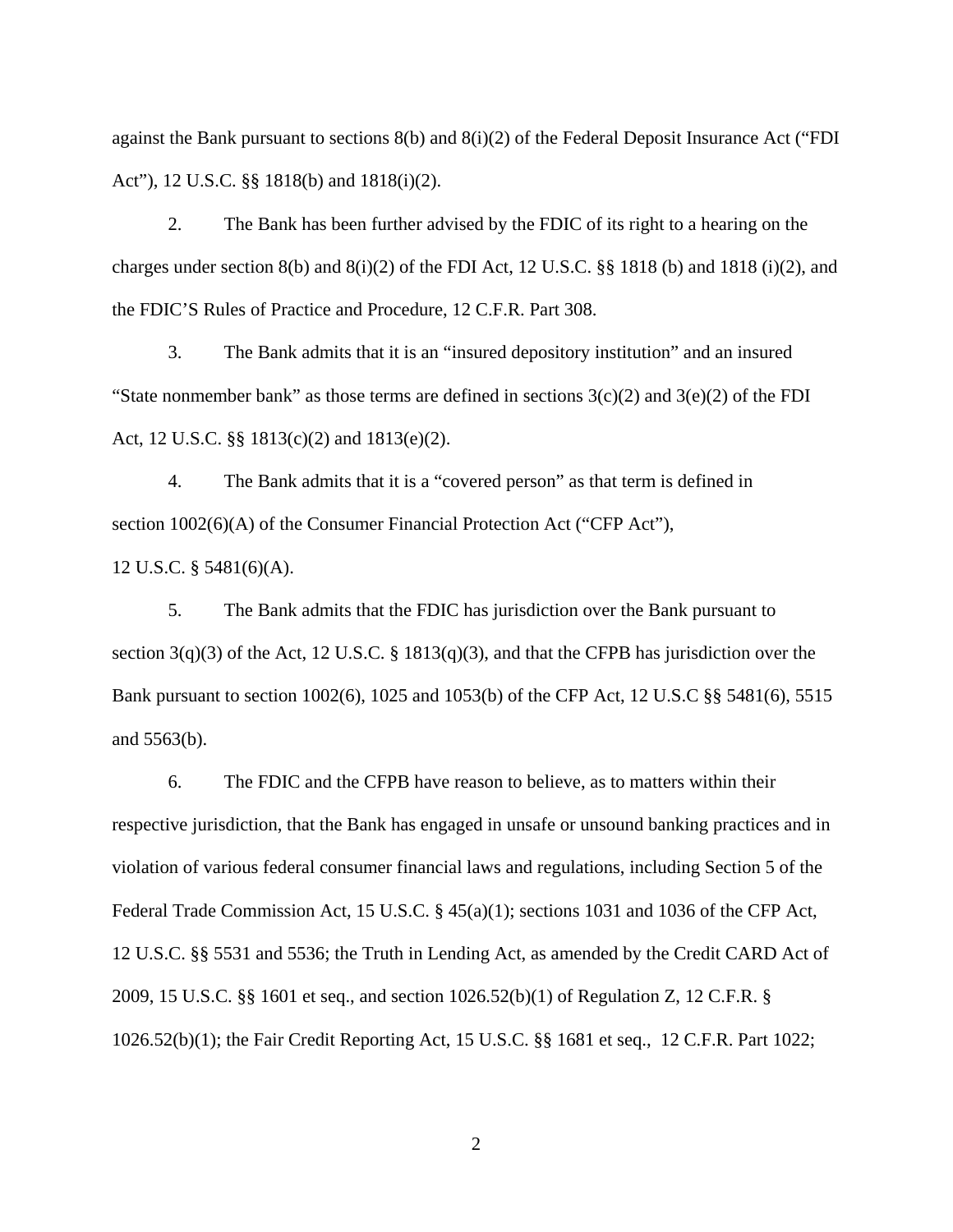the Equal Credit Opportunity Act ("ECOA"), 15 U.S.C. §§ 1691 et seq., and section 1002.6 of Regulation B, 12 C.F.R.  $§$  1002.6.<sup>1</sup>

7. The Bank, solely for the purpose of this proceeding and without admitting or denying any of the alleged charges of unsafe or unsound banking practices, any of the findings of fact, and any violations of law, hereby consents and agrees to the issuance of the Joint Orders by the FDIC and the CFPB.

8. The Bank further consents and agrees to pay a civil money penalty in the amount of \$3,900,000 to the Treasury of the United States pursuant to section  $8(i)(2)$  of the Act, 12 U.S.C. § 1818(i)(2), as directed by the FDIC, and a civil money penalty in the amount of \$3,900,000 to the CFPB pursuant to section 1017(d) of the CFP Act, 12 U.S.C. § 5497(d), as directed by the CFPB.

9. The Bank further stipulates and agrees that such Joint Orders will be deemed to be orders which have become final under the FDI Act and the CFP Act, and that said Joint Orders shall become effective upon their issuance by the FDIC and the CFPB, and fully enforceable by the FDIC pursuant to the provisions of the FDI Act and the CFPB pursuant to the provisions of the CFP Act.

10. In the event the FDIC accepts the Stipulation and issues the Joint Orders jointly with the CFPB, it is agreed that no action to enforce said Joint Orders in the United States District Court will be taken by the FDIC unless the Bank or any institution-affiliated party, as such term is defined in section 3(u) of the Act, 12 U.S.C. § 1813(u), has violated or is about to violate any provision of the Joint Orders.

 $\overline{a}$ 

<sup>&</sup>lt;sup>1</sup> Effective December 30, 2011, the Consumer Financial Protection Bureau republished some of the existing regulations implementing federal consumer financial laws, including Regulation Z and Regulation B, in Chapter X of Title 12 of the Code of Federal Regulations. All citations to these regulations will refer to the republished regulations for ease of reference.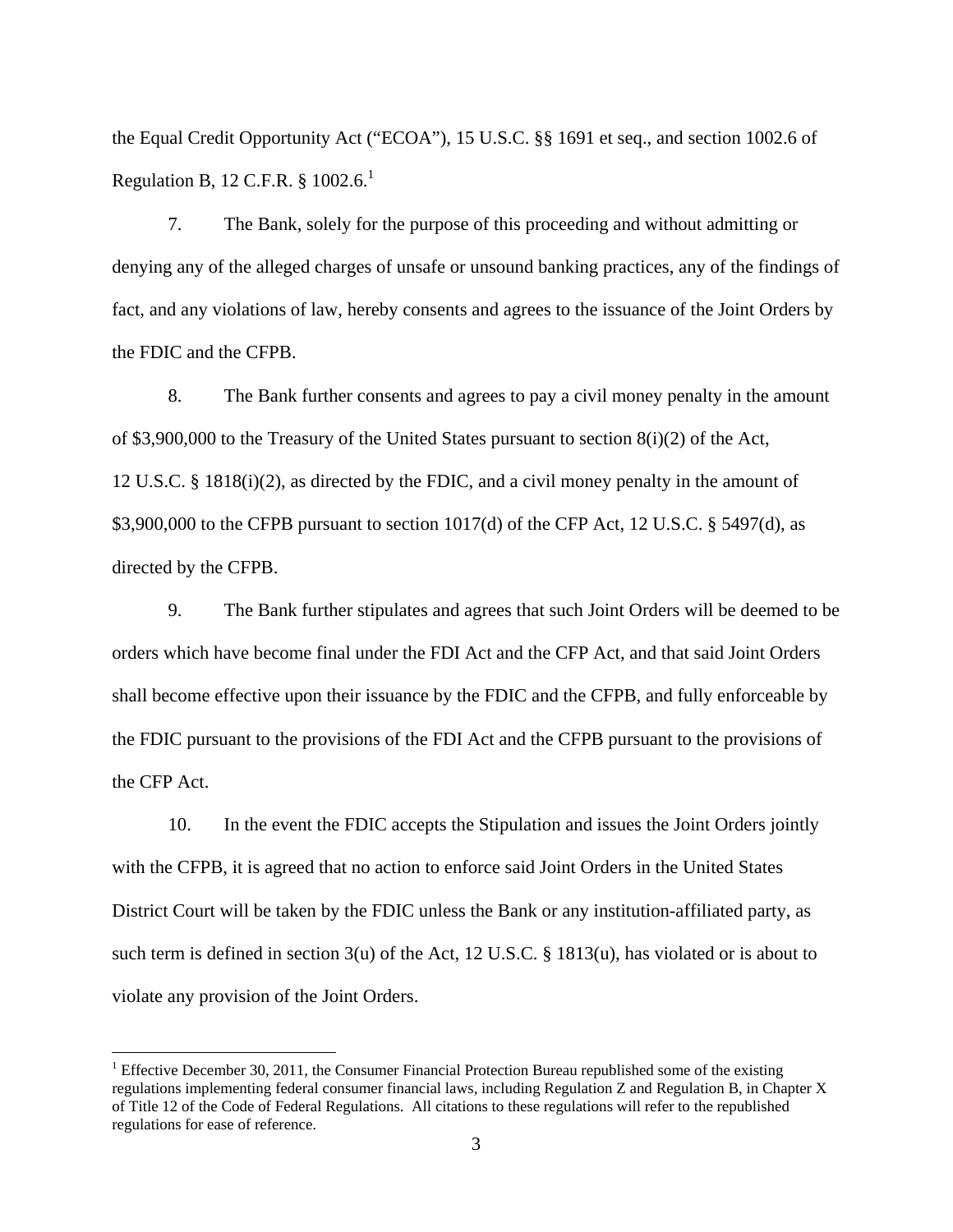11. The Bank hereby waives its right under the FDI Act to:

- (a) The receipt of a Notice;
- (b) All defenses in this proceeding;
- (c) A public hearing for the purpose of taking evidence on such alleged

#### charges;

- (d) The filing of Proposed Findings of Fact and Conclusions of Law;
- (e) A recommended decision of an Administrative Law Judge;
- (f) Exceptions and briefs with respect to such recommended decision; and
- (g) Judicial review of the Joint Orders as provided by section 8(h) of the Act,

12 U.S.C. § 1818(h), or any other challenge to the validity of the Joint Orders.

- 12. The Bank hereby waives its right under the CFP Act to:
	- (a) All hearings pursuant to the statutory provisions under which the

proceeding has been instituted;

- (b) The filing of Proposed Findings of Fact and Conclusions of Law;
- (c) Proceedings before, and a recommended decision by, a hearing officer;
- (d) All post-hearing procedures;
- (e) Judicial review by any court; and
- (f) Any objection to the jurisdiction of the CFPB under section 1053 of the

Dodd-Frank Act.